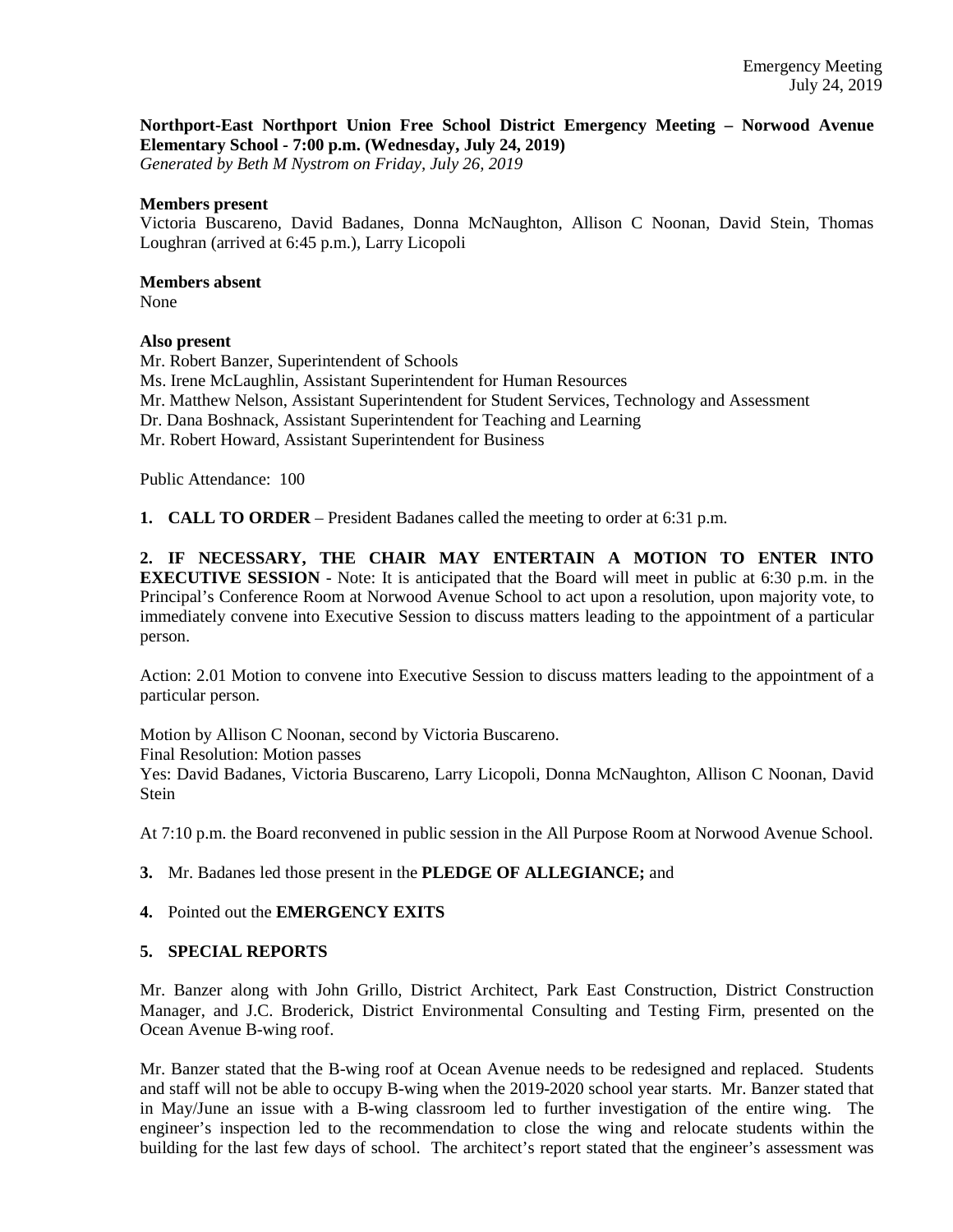that the issues with the roof were due to "snow load". The report designed a plan for the roof replacement, scope of work and the expected time frame. This issue was only found in the B-wing addition which was not a part of the original building. The rest of the building has different roofing design and construction. The role of the construction manager was reviewed.

The essential question was given the current state of Ocean Avenue B-wing roof, what is the best alternative for meeting the social, emotional and academic needs of our students, faculty and staff? Considerations taken included limitations on space, proximity/location, provide an alternative for impacted students & staff that is similar, comfortable and inviting (curriculum/instruction, age appropriate classrooms, caring teachers, staff and administration), make it as convenient for families as possible, financial considerations, and maintain continuity and minimize impact to the extent possible.

Possible alternatives considered included:

Lease portable classrooms and place them on the Ocean Avenue Campus Pros – All grade levels on campus. Cons – Extremely expensive and difficult to mobilize (4-6 months).

Move Fifth Grade to Middle School

Pros – Some middle school configurations include  $5<sup>th</sup>$  grade.

Cons – Fifth Grade is a capstone year in the district's current structure. Would still need more space in Ocean.

Consider using Brosnan Building for two grade levels

Pros – Classroom space conducive to elementary age students.

Cons – Displace Island Kids Day Care. Need 12 month notice per contract. Infrastructure not in place – kitchen, library, etc. Staffing not in place – clerical, aides, teaching staff, administrators. High start-up costs and loss of revenue.

Norwood Avenue Elementary

Pros – Age appropriate classroom space is available. Closest in proximity to Ocean families. Physical infrastructure is in place. Staffing is in place and when/if necessary, traveling for staff is minimized. Grade level curriculum is readily accessible. Staggered start time allows for pick-ups and drop-offs for families if needed. Minimal impact on Norwood day to day instructional program. Warm welcoming teachers, staff and administration.

Cons – It would require Investigate students to relocate to Bellerose. Students in Investigate Program come from all six elementary and two middle schools (grade 6).

Mr. Banzer recommended the incoming Ocean Avenue Elementary Kindergarteners and First Graders to relocate to Norwood until construction is complete.

The rationale is that the impacted area, B-wing, is the Kindergarten and First Grade Wing which totals six sections. Norwood is able to accommodate both grade levels. The estimated timeline for completion of construction is late November. The transition back to Ocean could take place over December break assuming work is on schedule.

Mr. Banzer discussed the considerations:

Provide alternative for impacted students & staff that is similar, comfortable and inviting.

- Norwood Open House for Ocean families: August 5 @ 9:00 a.m.
- Additional opportunities to ease the transition will be forthcoming.
- Will follow-up with written communication to each individual family ASAP.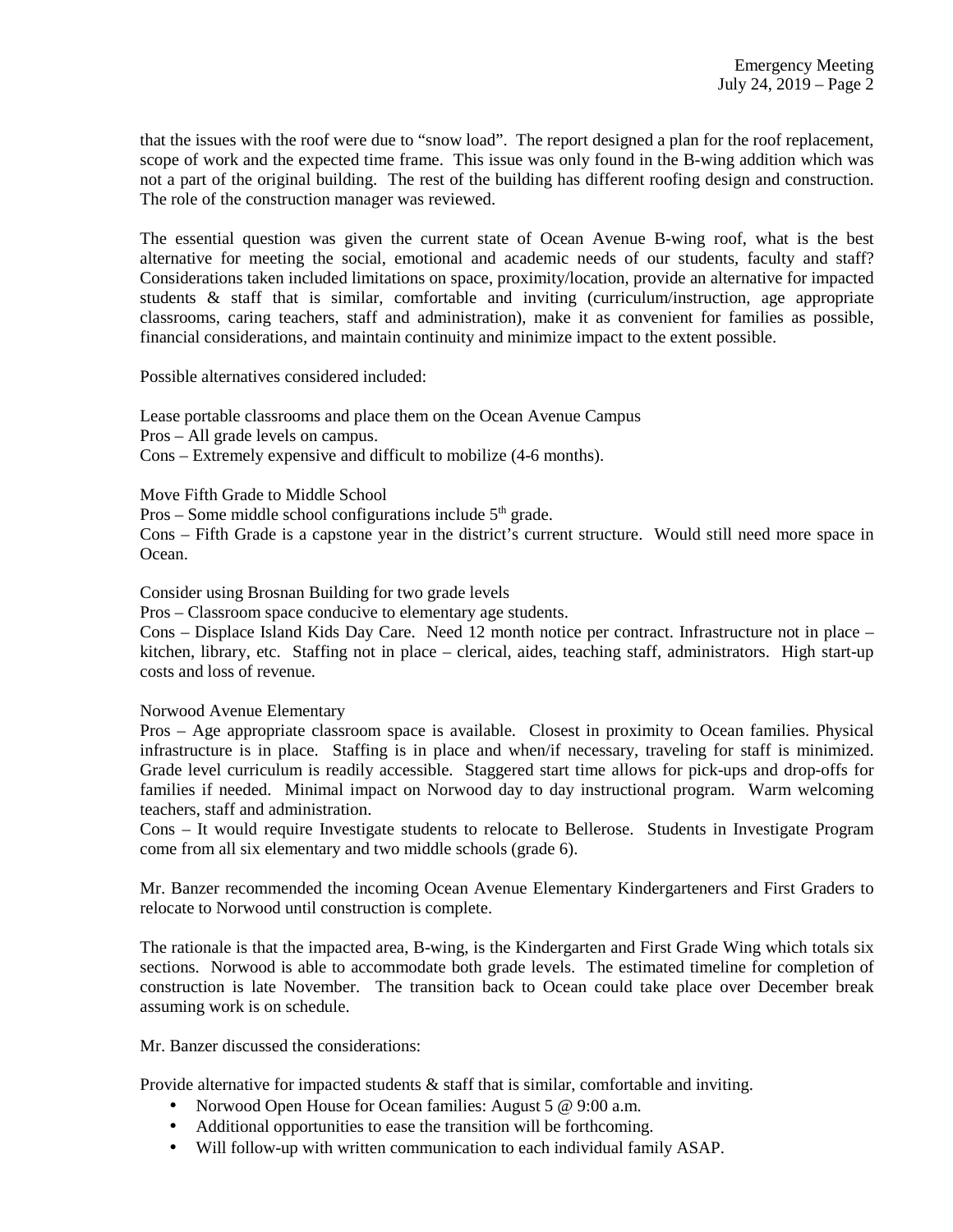- Principals will collaborate with PTAs to assist with transition.
- Educational service (IEP, 504, AIS etc.) will follow students.
- This is a temporary situation. It is expected that students and staff will be able to return to their classrooms. Actual return date is dependent on progress of construction work (likely after December break).

Maintain continuity and minimize impact district-wide to the extent possible.

• Eliminate "double moves" within Ocean. The space may change but the people, especially your child's teacher and classmates will not. Classes will return to "their" classrooms.

Make is as convenient for families as possible.

- The start time for Norwood is 25 minutes later than Ocean and is closest in proximity.
- Ocean Avenue siblings in Grades 2-5 would remain at Ocean.

Financial Considerations:

• Most cost-effective option due to proximity of buildings, infrastructure and staffing. It is anticipated that the district will not need to add buses in the morning and add two buses in the afternoon. Adjustments will be made, if necessary.

Additional Considerations:

- Kitchen at Ocean is under construction. Food service will provide a satellite lunch program.
- Construction at Ocean will take place during school year/instructional day. Will closely monitor health, safety, security and weather conditions.
- Buildings and Ground will work with administration, teachers and staff to coordinate transition for the beginning of the school year and the return.
- This is a temporary situation that is expected to be completed during the school year. The administration will work closely with those impacted to maximize the learning and work environment.

There was a discussion by the Board regarding weekly progress reports and the importance of keeping parents informed, the start time of the schools and how busing will be handled, outdoor recess with the construction going on at Ocean, screening of construction workers, additional support staff, and how school lunch will be handled.

The asbestos abatement at Ocean Avenue will be completed before school starts. There will be separation of students and the construction with construction fencing, separate entrances, security and staff on site daily to enforce higher standards associated with school construction. The school lunch program operates a satellite with all the elementary schools and food will be brought to Ocean while the kitchen is under construction.

**6. PUBLIC COMMENT/PARTICIPATION** - Please Note: Community members are invited to share their questions, comments, or concerns with the School Board. When speaking, citizens should state their name and address for the record and limit their presentation to 5 minutes. Where possible, the Board will answer factual questions immediately. A written response may be provided when information is not available. If a response would involve discussion of Board Policy or decisions which might be of interest to citizens not present at the meeting, the Board may place the item on a future meeting agenda.

Name Comment

Alison Mullee Asked when will the parents be notified regarding busing and morning care. Parent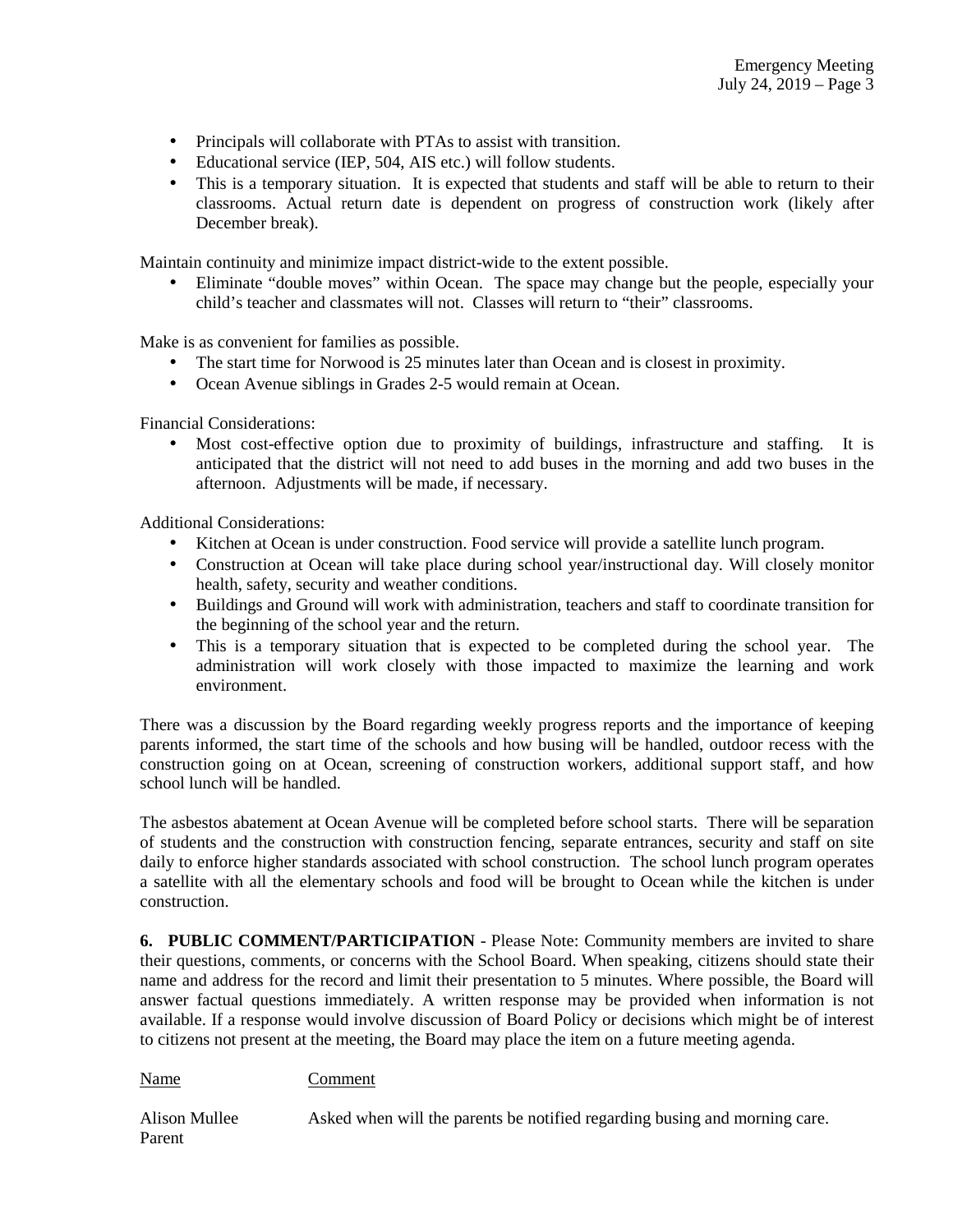| <b>Bridget Nolan</b><br>Employee | Stated that she is a food service worker at Ocean and had concerns about a leak in<br>the kitchen, how will they maintain food temperatures without the use of the<br>kitchen and getting food to the school on time for lunches.                                                                  |
|----------------------------------|----------------------------------------------------------------------------------------------------------------------------------------------------------------------------------------------------------------------------------------------------------------------------------------------------|
| Nicole Mulholland<br>Parent      | Stated her concerns about the impact on buses for Norwood, childcare<br>transportation and access to additional buses.                                                                                                                                                                             |
| Gillian Tucker<br>Parent         | Asked if the back walkway from Mar-Kan to Ocean will be accessible, will there<br>be an impact to the outdoor classroom, and will the 5 <sup>th</sup> grade helper role with<br>kindergartners continue.                                                                                           |
| <b>Stacie Norman</b><br>Employee | Stated that she is a physical education teacher and asked if when she is doing PE<br>classes for Ocean at Norwood will they be combined or separate, will support<br>staff follow, and when transitioning back the teachers will need time to setup the<br>classrooms.                             |
| Elizabeth Seim<br>Parent         | Asked if the Board has considered before and after care, kindergarten orientation<br>at Norwood, will the same opportunities be provided for students regarding<br>specials and afterschool clubs, potential need for staffing.                                                                    |
| Alex Zuckerman<br>Parent         | Asked if consideration was given to relocating the entire school to the Brosnan<br>building, and consider having drop off at Ocean and bused to Norwood.                                                                                                                                           |
| Heidi Zuckerman<br>Parent        | Asked if there will be after school SCOPE and if they can drop their kids off at<br>Ocean and be bused over to Norwood.                                                                                                                                                                            |
| Shawn Kelleher<br>Parent         | Inquired about the All Purpose Room and the floor tiles.                                                                                                                                                                                                                                           |
| James Cregan<br>Parent           | Asked if there is a performance bonus/penalty if construction is completed earlier<br>or later than anticipated, and if current walkers at Ocean could be bused from<br>Ocean to Norwood for one pickup.                                                                                           |
| Gabrielle DeYoung<br>Parent      | Asked how the later start time will be handled for working parents and if there<br>were any thoughts on how kindergarten students will transition in<br>December/January.                                                                                                                          |
| Patricia Campoli<br>Parent       | Stated that the summer recreation program is going on at Norwood and the<br>Kindergarten and 1 <sup>st</sup> grade classrooms are being cleaned out with furniture being<br>placed in hallways which is unsafe for the kids, and that communication is vital<br>between Ocean and Norwood parents. |
| Janice Conte<br>Parent           | Asked if the Investigate Program will move back to Norwood after Ocean Avenue<br>students are transitioned back to Ocean and where the students will be in<br>Norwood.                                                                                                                             |
| <b>Allison Bruno</b><br>Parent   | Asked how transportation needs will be met when you have an older child who is<br>a walker to Ocean and a Kindergartner who needs a bus.                                                                                                                                                           |
| Lee Boodoo<br>Parent             | Asked if the parents will have access to the air quality reports before the start of<br>school.                                                                                                                                                                                                    |
| Jeanne Stanco                    | Asked about the noise factor from the construction and if there will be a tour of                                                                                                                                                                                                                  |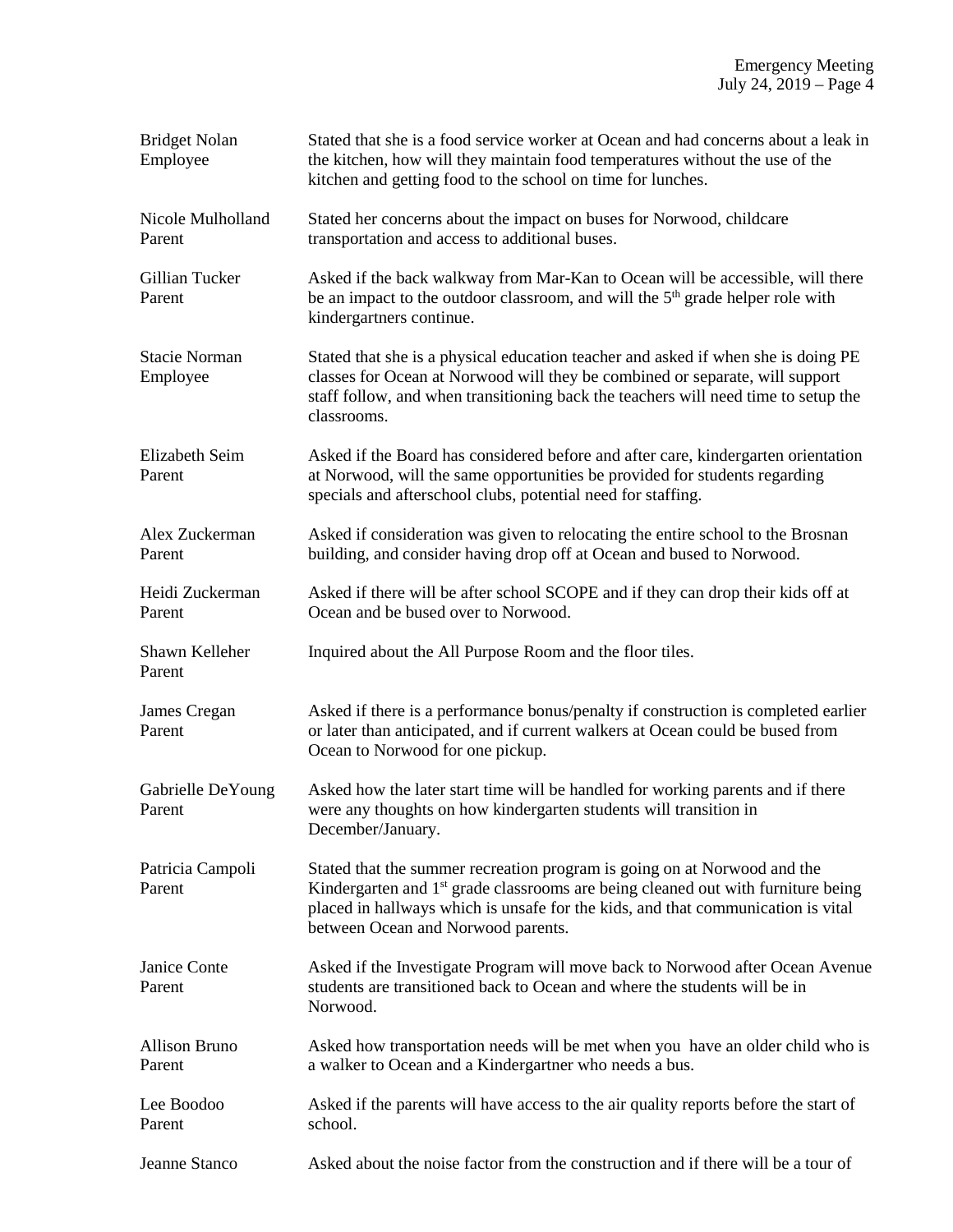| Parent                           | Norwood for the first graders.                                                         |
|----------------------------------|----------------------------------------------------------------------------------------|
| Melissa Baker<br>Parent          | Stated her concerns about classrooms that are leaking at Ocean Avenue.                 |
| Sara Griffin<br>Parent           | Stated her concerns about the emotional aspect of having to move to another<br>school. |
| <b>Tracy Bernstein</b><br>Parent | Stated that all buildings should be inspected for structural soundness.                |
| Joe Ecobellis<br>Parent          | Asked what the backup plan is if not ready for the transition.                         |

There were also questions regarding monitoring of indoor air quality during construction, school pictures, and communication to families.

# **7. SUPERINTENDENT'S REPORT, FINANCIAL - FOR BOARD ACTION**

Action: 6.01 Park East Construction Corp.

Recommendation to approve an Agreement between the Northport-East Northport Union Free School District and Park East Construction Corp for Construction Management

Motion by Thomas Loughran, second by Victoria Buscareno. Final Resolution: Motion Passes Yes: Victoria Buscareno, David Badanes, Donna McNaughton, Allison C Noonan, David Stein, Thomas Loughran, Larry Licopoli

Recommendation to amend the agenda and add items 6.02 (resolution), 6.03 (resignation) and 6.04 (appointment)

Motion by Allison C Noonan, second by Victoria Buscareno. Final Resolution: Motion Passes Yes: Victoria Buscareno, David Badanes, Donna McNaughton, Allison C Noonan, David Stein, Thomas Loughran, Larry Licopoli

Action: 6.02 Ocean Avenue Elementary School

Recommendation to approve the temporary relocation of Ocean Avenue kindergarten and first grade to Norwood Elementary School until the Ocean Avenue B-wing roof construction is complete and with consideration of feedback received during the Board of Education Emergency Meeting of July 24, 2019.

Motion by Thomas Loughran, second by Victoria Buscareno Final Resolution: Motion Passes Yes: Victoria Buscareno, David Badanes, Donna McNaughton, Allison C Noonan, David Stein, Thomas Loughran, Larry Licopoli

Action: 6.03 Personnel Actions Report Recommendation to approve the Personnel Actions Report to approve the Resignation of Certificated Staff (School Lunch Manager)

Motion by Thomas Loughran, second by Victoria Buscareno. Final Resolution: Motion Passes